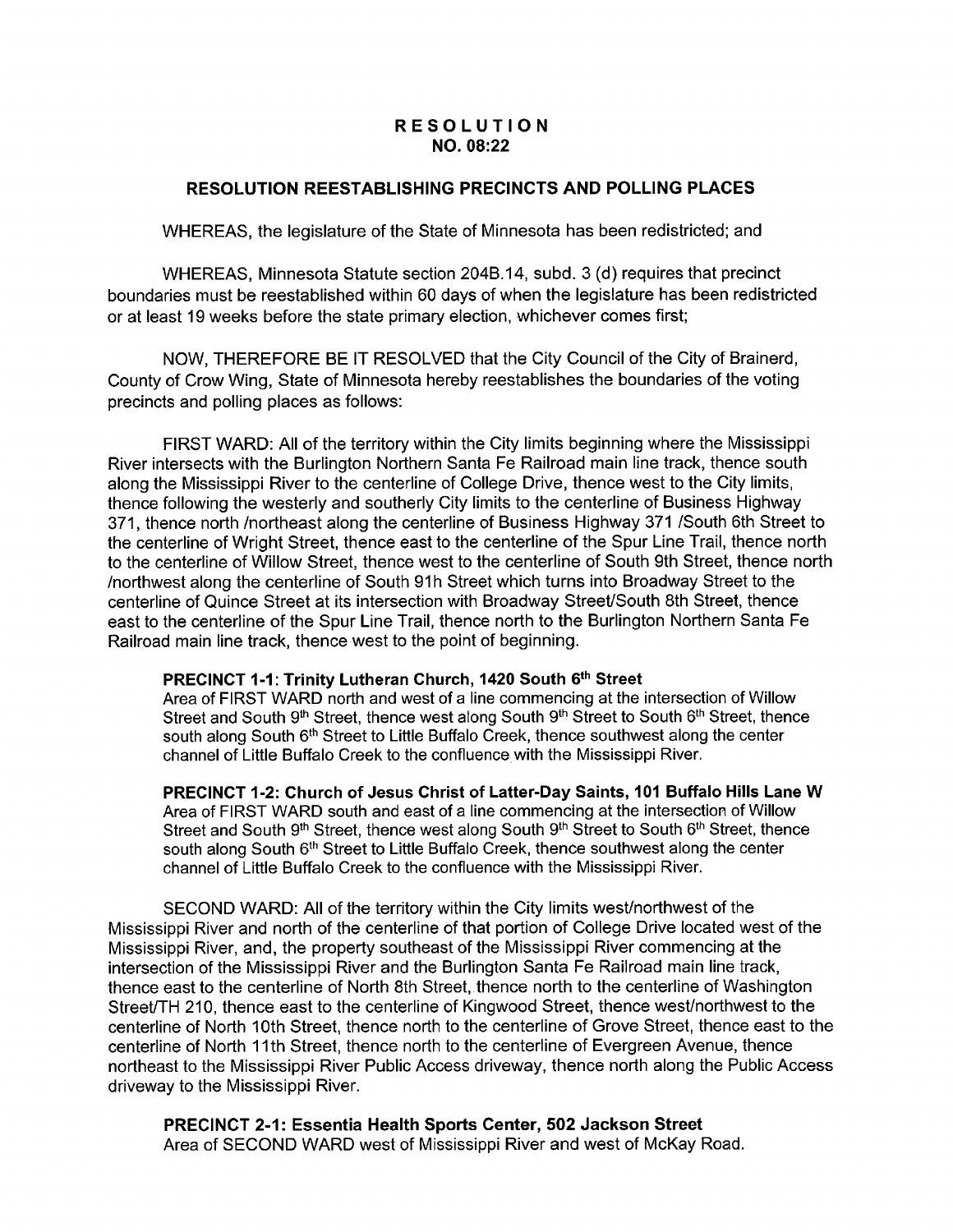### PRECINCT 2-2: The Center, 803 Kingwood Street

Area of SECOND WARD east of Mississippi River along with area of SECOND WARD west of Mississippi River and east of McKay Road.

THIRD WARD: All of the territory within the City limits north of the Burlington Santa Fe Railroad main line track and east / southeast of the Mississippi River and east of a line commencing at the intersection of the Burlington Santa Fe Railroad main line track and the centerline of North 8th Street, thence north along North 8th Street to the centerline of Washington Street/TH 210, thence east to the centerline of Kingwood Street, thence west northwest to the centerline of North 10th Street, thence north to the centerline of Grove Street, thence east to the centerline of North 11th Street, thence north to the centerline of Evergreen Avenue, thence northeast to the Mississippi River Public Access driveway, thence north along the Public Access driveway to the Mississippi River.

#### PRECINCT 3-1: Northeast Brainerd Fire Station, 1301 Mill Avenue

Area of THIRD WARD south and west of a line commencing at the Mississippi River Public Access driveway entrance, thence east along Evergreen Avenue to 1st Avenue Northeast, thence north along 1st Avenue Northeast to J Street, thence east along J Street to Mill Avenue, thence south along Mill Avenue to State Highway 25, thence east along State Highway 25 to the Burlington Santa Fe Railroad main line track, thence northeast along main line track to the city limit boundary.

#### PRECINCT 3-2: Bethlehem Evangelical Lutheran Church, 418 8<sup>th</sup> Ave Northeast

Area of THIRD WARD north and east of a line commencing at the Mississippi River Public Access driveway entrance, thence east along Evergreen Avenue to 1st Avenue Northeast, thence north along 1st Avenue Northeast to J Street, thence east along J Street to Mill Avenue, thence south along Mill Avenue to State Highway 25, thence east along State Highway 25 to the Burlington Santa Fe Railroad main line track, thence northeast along main line track to the city limit boundary. Except area included in PRECINCT 3-3.

PRECINCT 3-3: Bethlehem Evangelical Lutheran Church, 418 8<sup>th</sup> Ave Northeast Area of THIRD WARD consisting of the noncontiguous parcels along Easy Street on the north side of Rice Lake.

FOURTH WARD: All of the territory within the City limits south of the Burlington Northern Santa Fe Railroad main line track and east of a line commencing at the intersection of the Burlington Santa Fe Railroad main line track and the centerline of Spur Line Trail, thence south to the centerline of Quince Street, thence west to the centerline of 8th Street South / Broadway Street, thence southeasterly along Broadway Street which turns into South 9th Street to the centerline of Willow Street, thence east to

the centerline of the Spur Line Trail, thence south to the centerline of Wright Street, thence west to the centerline of Business Highway 371 / South 6th Street, thence south to the City limits.

### PRECINCT 4-1: St. Andrew's Catholic Church, 1108 Willow Street

Area of FOURTH WARD east of a line commencing at the intersection of 13th Street Southeast and the Burlington Santa Fe Railroad main line track, thence south along 13th Street Southeast to Laurel Street, thence east along Laurel Street to 14th Street Southeast, thence south along 14th Street Southeast to Portland Avenue, thence west along Portland Avenue to 13th Street Southeast, thence south along 13th Street Southeast to the city limit boundary at Wright Street.